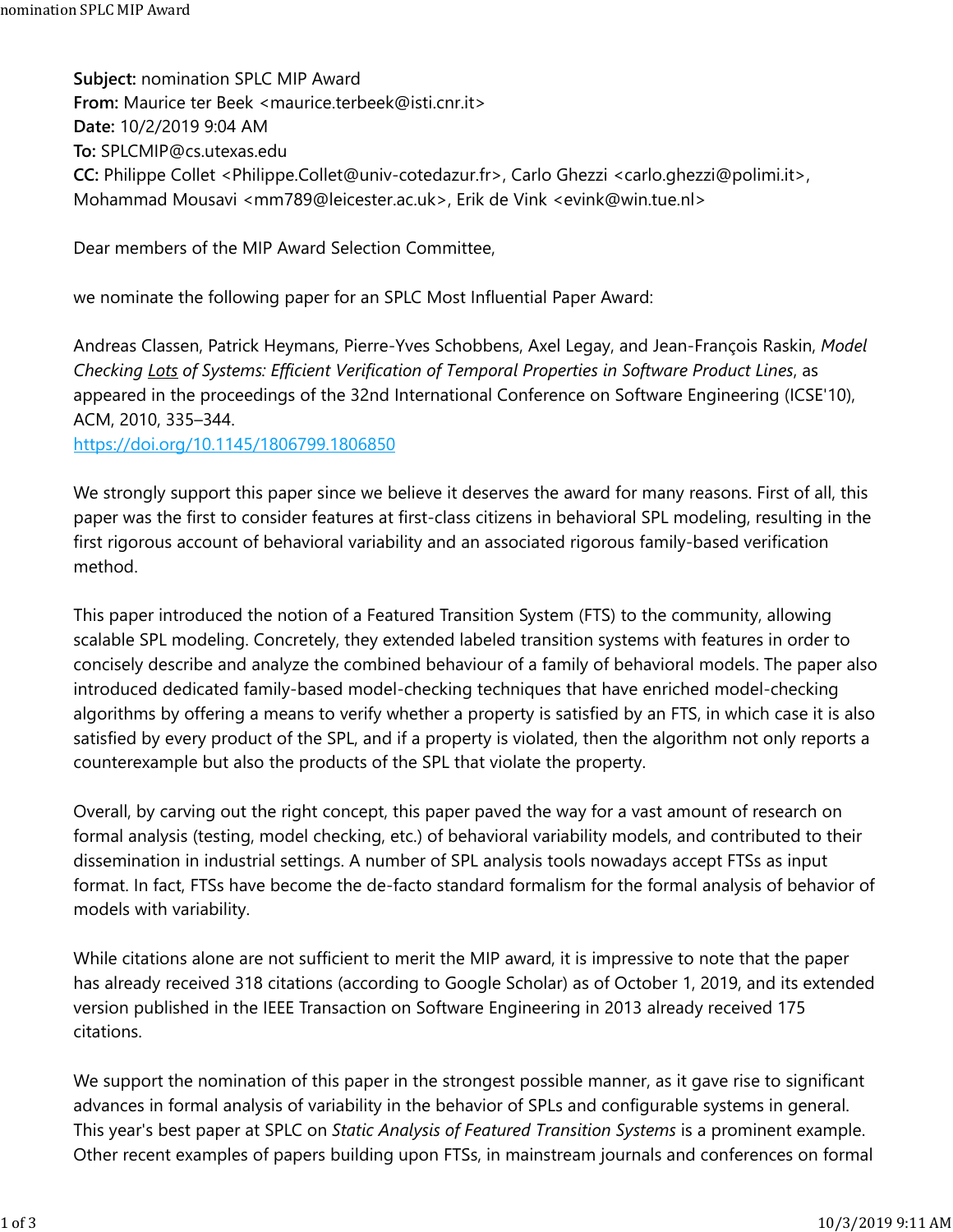approaches to software engineering, are the following:

- Maurice H. ter Beek, Ferruccio Damiani, Stefania Gnesi, Franco Mazzanti, and Luca Paolini, *From Featured Transition Systems to Modal Transition Systems with Variability Constraints*. In Proceedings of the 13th International Conference on Software Engineering and Formal Methods (SEFM'15). LNCS 9276, Springer, 344-359.

- Harsh Beohar, Mahsa Varshosaz, and Mohammad Reza Mousavi, *Basic behavioral models for software product lines: Expressiveness and testing pre-orders*. Science of Computer Programming 123, 2016, 42-60.

- Maurice H. ter Beek, Erik P. de Vink, and Tim A. C. Willemse, *Family-Based Model Checking with mCRL2*. In Proceedings of the 20th International Conference on Fundamental Approaches to Software Engineering (FASE'17). LNCS 10202, Springer, 2017, 387-405.

- Harsh Beohar, Barbara König, Sebastian Küpper, and Alexandra Silva, *Conditional transition systems with upgrades*. In Proceedings of the 11th International Symposium on Theoretical Aspects of Software Engineering (TASE'17). IEEE, 2017, 1-8.

- Maurice H. ter Beek, Ferruccio Damiani, Stefania Gnesi, Franco Mazzanti, and Luca Paolini, *On the expressiveness of modal transition systems with variability constraints*. Science of Computer Programming 169, 2019, 1-17.

- Mahsa Varshosaz, Lars Luthmann, Paul Mohr, Malte Lochau, and Mohammad Reza Mousavi, *Modal transition system encoding of featured transition systems*. Journal of Logical and Algebraic Methods in Programming 106, 2019, 1-28.

- Sami Lazreg, Maxime Cordy, Philippe Collet, and Patrick Heymans, Sébastien Mosser, *Multifaceted Automated Analyses for Variability-Intensive Embedded Systems*. In Proceedings of the 41st International Conference on Software Engineering (ICSE'19). ACM, 854-865.

Individual email confirmation on this joint nomination is provided from each of us.

Sincerely,

--

Maurice H. ter Beek (ISTI-CNR, Pisa, Italy) Philippe Collet (University of Nice Sophia Antipolis, France) Carlo Ghezzi (Polytechnic University of Milan, Italy) Mohammad Reza Mousavi (University of Leicester, UK) Erik P. de Vink (TU Eindhoven, The Netherlands)

Maurice H. ter Beek head FMT lab, ISTI-CNR, Pisa, Italy

e-mail: maurice.terbeek@isti.cnr.it